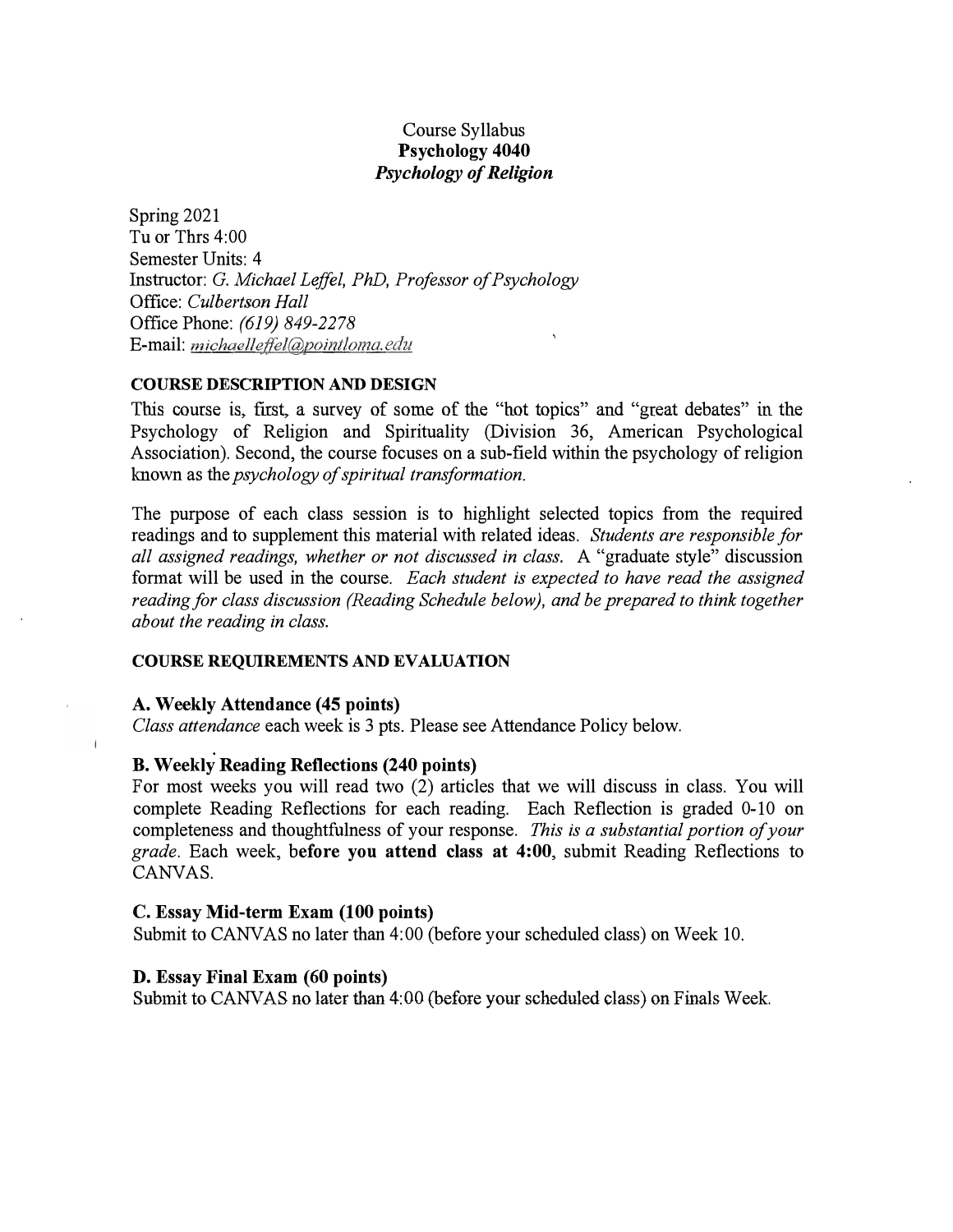# Attendance Policy and Contribution to Grade

Please come to class. When you are not present, the class dynamic changes. Inconsistent class attendance/tardiness impacts your final grade in the following way:

1. In a once-a-week course, following ONE (1) **unexcused** absence, *beginning with the second unexcused absence*, five (5) points will be deducted from your Final Total for each absence. In this class this deduction usually impacts your final grade.

2. In addition: "Whenever the number of accumulated absences in a class, for any cause, exceeds 10% percent of classes (equivalent to one and one-half weeks in a 15-week semester course), the faculty member sends a written report to the Associate Provost for Academic Administration which may result in de-enrollment" (Catalog, p. 37). In this course, *that would be after two (2) absences in this class.*

# **PLNU Attendance Policy and Reporting**

# *What is an "Unexcused" Absence?*

1. "There are no allowed or excused absences except when absences are necessitated by certain University-sponsored activities and are approved in writing by the Provost" (Catalog).

2. In addition, the Professor will excuse (legitimate) illness only with MD note. No exceptions please.

3. Medical (check-ups) and Dental appointments ARE NOT excused absences.

# **OFFICE HOURS**

To schedule an appointment with me: Either (i) arrange a time with me after class, or (ii) write me a note with your available times and telephone number.

*Making an appointment* will assure that you have the uninterrupted amount of time you wish to speak with me. Please call me or ask me in class.

# **ACADEMIC ACCOMMODATIONS**

"All students are expected to meet the standards for this course as set by the instructor. However, students with learning disabilities who may need accommodations should discuss options with the Academic Support Center (ASC) during the first two weeks of class. The ASC will contact professors with suggestions related to classroom needs and accommodations. Approved documentation must be on file in the ASC prior to the start of the semester."

**2.**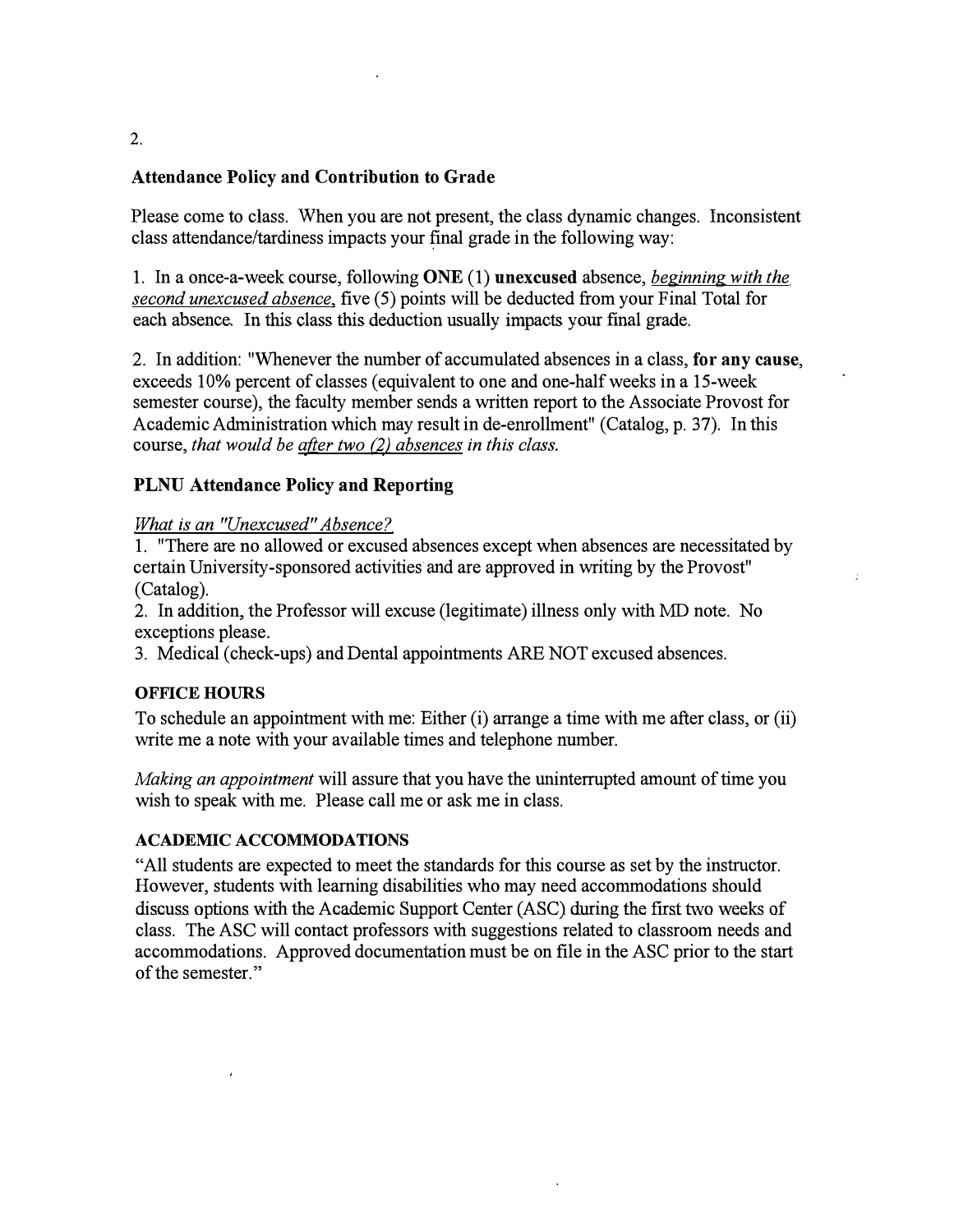# Point Loma Nazarene University Psychology Department Academic Guides

| Z Score          |              |        |       |       |           | <b>Percentage Score</b>   |         |              |  |
|------------------|--------------|--------|-------|-------|-----------|---------------------------|---------|--------------|--|
| Α                | 1.33         | 0.0918 | 9.2%  |       |           | A =                       | 93-100% | Total point  |  |
| A-               |              | 0.1587 | 6.7%  | 15.9% |           | A -                       | 90-92%  |              |  |
| $\overline{B+}$  | 0.67         | 0.2514 | 9.3%  |       |           | $B +$                     | 88-89%  |              |  |
| $\overline{B}$   | 0.33         | 0.3707 | 11.9% |       |           | Β                         | 84-87%  |              |  |
| $\overline{B}$ - |              | 0.5    | 12.9% | 34.1% | $\bullet$ | $B -$                     | 80-83%  |              |  |
| $\overline{C+}$  | $-0.33$      | 0.6293 | 12.9% |       |           | C+                        | 77-79%  |              |  |
| $\rm{C}$         | -1           | 0.8413 | 21.2% |       |           | C                         | 70-76%  |              |  |
| $\overline{C}$   | $-1.33$      | 0.9082 | 6.7%  | 40.8% |           | $\widehat{\phantom{a}}$ . | 65-69%  | $\mathbf{r}$ |  |
| $D_{\pm}$        | $-1.67$      | 0.9525 | 4.4%  |       |           | D+                        | 62-64%  |              |  |
| $\overline{D}$   | $-2$         | 0.9772 | 2.5%  |       |           |                           | 55-61%  |              |  |
| D-               | $-2.33$      | 0.9901 | 1.3%  |       |           |                           | 50-54%  |              |  |
| $\overline{F}$   | $\leq$ -2.33 |        | 1.0%  | 9.2%  |           | F                         | 49%     | or below     |  |

لي<br>مون م

Ã.

# DEPARTMENT FACULTY NORMAL CURVE GUIDES

|              | <b>L</b> Score |       |       |         | Percentage Score |         |              |  |  |
|--------------|----------------|-------|-------|---------|------------------|---------|--------------|--|--|
| 1.33         | 0.0918         | 9.2%  |       |         | $A =$            | 93-100% | Total points |  |  |
|              | 0.1587         | 6.7%  | 15.9% |         | A -              | 90-92%  |              |  |  |
| 0.67         | 0.2514         | 9.3%  |       |         | $B +$            | 88-89%  |              |  |  |
| 0.33         | 0.3707         | 11.9% |       |         | Β                | 84-87%  |              |  |  |
|              | 0.5            | 12.9% | 34.1% | $\cdot$ | B -              | 80-83%  |              |  |  |
| 0.33         | 0.6293         | 12.9% |       |         | $C +$            | 77-79%  |              |  |  |
| $-1$         | 0.8413         | 21.2% |       |         | C                | 70-76%  |              |  |  |
| $\cdot 1.33$ | 0.9082         | 6.7%  | 40.8% |         | $\overline{C}$ - | 65-69%  |              |  |  |
| 1.67         | 0.9525         | 4.4%  |       |         | $D +$            | 62-64%  |              |  |  |
| $-2$         | 0.9772         | 2.5%  |       |         |                  | 55-61%  |              |  |  |
| 2.33         | 0.9901         | 1.3%  |       |         | $D -$            | 50-54%  |              |  |  |
| 2.33         |                | 1.0%  | 9.2%  |         | F                | 49%     | or below     |  |  |

 $\pmb{\mathfrak{t}}$ 

A minimum of 50 % is needed to pass the course.

### DEPARTMENT FACULTY STUDY AND ATTENDANCE GUIDES

STUDY TIME: A faculty member should design courses with the expectation that a student would spend an average daily study time of two (2) hours outside class for each hour of time spent in classroom.

STUDY SCHEDULE: It is not the faculty member's responsibility to schedule the two hours of outside study. A student should learn to use this time \_without explicit direction nor coercion. It takes most students this much time-to do regular assignments.

ATTENDANCE: Attendance is requited for all classes. If a faculty member establishes the student as responsible for his /her attendance, it does not mean that absences are excused. The catalog lists the only excused absences.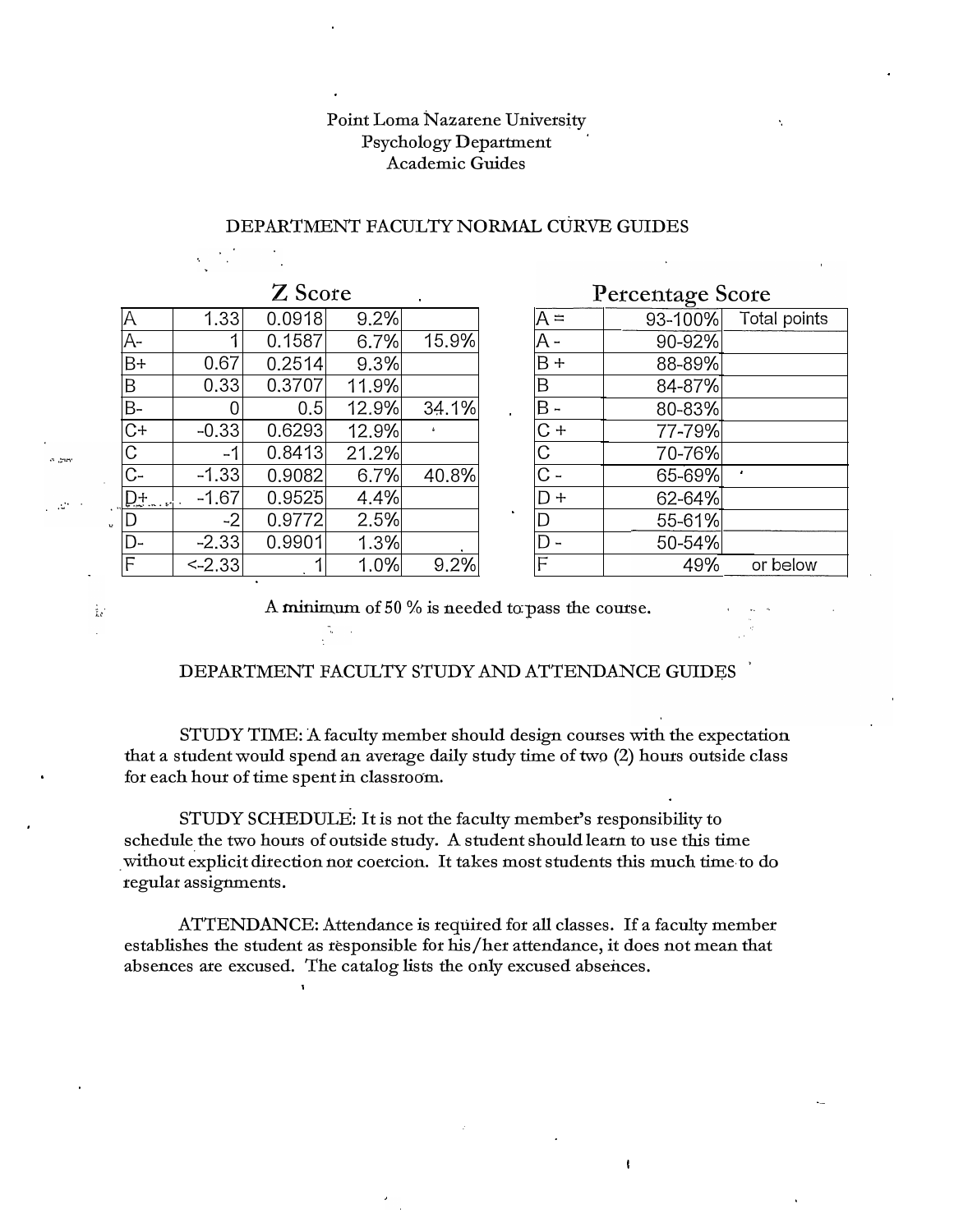# **PSY 4040**  *Course-at-a-Glance*  **Hot Topics and Great Debates in the Psychology of Religion and Spirituality**

# **Part 1**  *Spirituality for "Goodness" Sake*  **What 'On Earth' is Religion For?**

**Themes to Develop:** How (and why) religion may be good for you; the difference between religion and spirituality; multiple meanings of spirituality; the relationship between moral goodness and spirituality; moral "intuitions" and moral emotions as a natural foundation for religion/spirituality.

## Part<sub>2</sub>

# *The "Downward" Ascent*  **Discovering a Forgotten Way of Spiritual Transformation**

**Themes to Develop:** How spiritual theology can help the psychology of spiritual transformation; rethinking the problem, purpose, and process of spiritual transformation; the concept of developmental spirituality; the "dark night of the soul"; three processes of spiritual transformation in the "moral likeness" model.

# **Part3**  *The "Silver Key"*  **The Dilemma of Selfishness and Psychology of Vice**

*Major Themes:* Why the psychology of spiritual transformation needs a psychology of vice; how vices relate to the *summum bonum* of love; love and the "classic" seven principal vices; pride (implicit narcissism) as the central human condition; Horney's psychological model of pride.

# **Part4**  *Crafted 4 Care*  **"Ancient" Spirituality Meets 21st Century Virtue Science**

**Themes to Develop:** The capacity to care as central telos of spiritual maturity; why the psychology of spiritual transformation needs a virtue approach; what is a virtue; a new model of virtuous caring for spiritual transformation.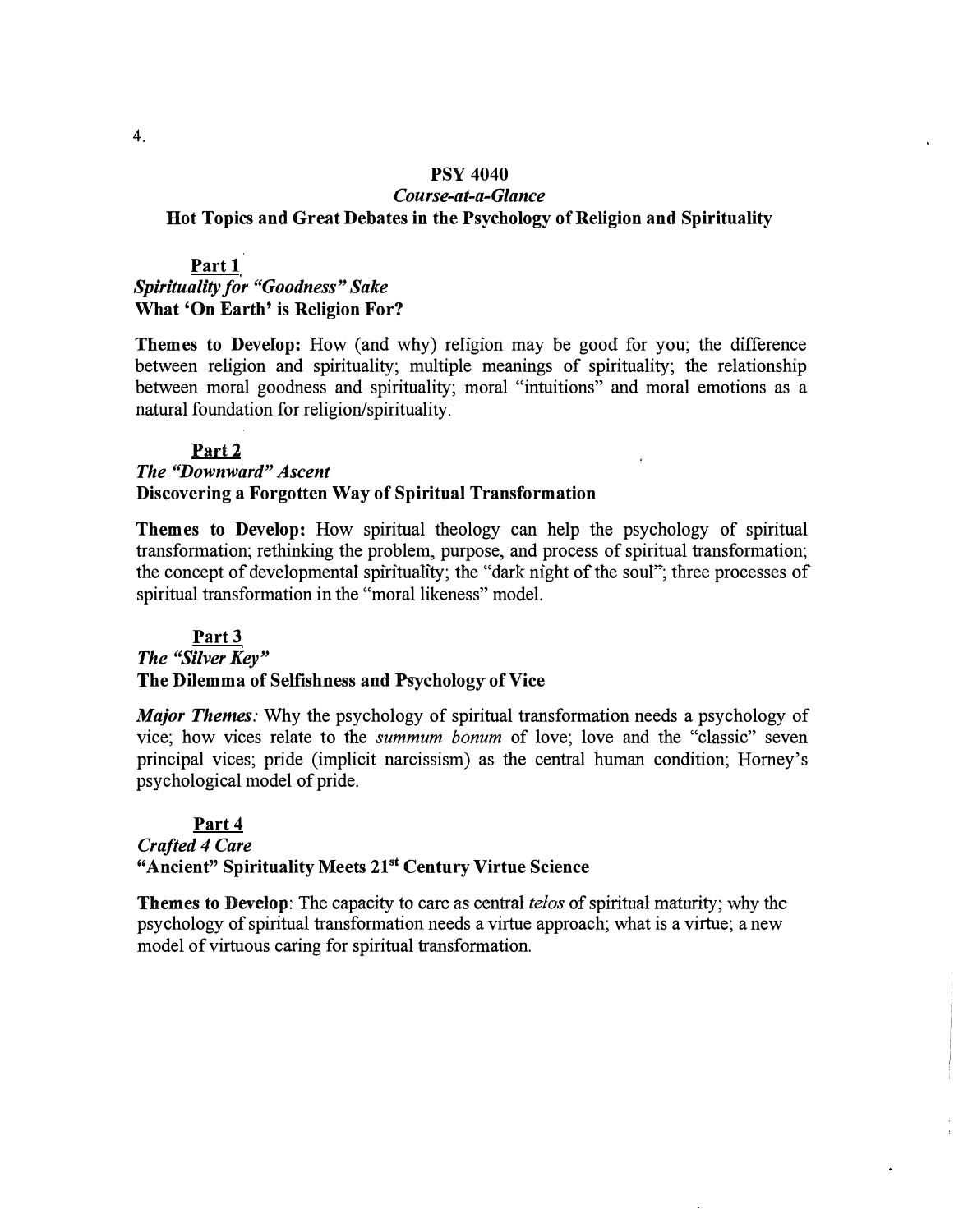# **PSY 4040 Psychology of Religion and Spirituality**

**Weekl**  *A Parable for Our Time* 

Introduction and Overview of the Course *The New Conversation on Religion, Spirituality, and Morality* **Read in Class (in CANVAS):** *Brief Report #1* 

## **Part 1**  *Spirituality for "Goodness" Sake*  **What 'On Earth' is Religion For?**

**Themes to Develop:** How (and why) religion may be good for you; the difference between religion and spirituality; multiple meanings of spirituality; the relationship between spirituality and moral goodness; moral intuitions and moral emotions as a "natural" basis for religion/spirituality.

### **Week2**

*What "Good" is Religion?* 

**Reading Note:** Please read EACH reading in preparation for class discussion. Submit your two (2) Reading Responses to CANVAS *on the day we discuss it in class* (for full credit).

Introduction: A New Direction for the Psychology of Spiritual Transformation **Read before Class: (in CANVAS) Finish reading** *Brief Report #Ifrom Week 1* 

## **2.1 Religion and the "Flourishing" Life**

*Surprising Findings and Unresolved Questions*  **Reader:** Myers, *Religion and Human Flourishing* 

2.2 The Difference Between Religiosity and Spirituality

*Why the Distinction May Matter*  **Reader:** Valliant, *The Difference Between Religion and Spirituality* 

**Week3** 

*Can You Hear the "Music"?* 

Introduction: The New Great Debate about "Ultimate Concerns" **Read** before **Class:** (in CANVAS) *Brief Report #2* 

## **3.1 Multiple Meanings of "Spirituality"**

*A Guide for the Perplexed*  (Class Notes)

3.2 The Swimming **Pool and Quest**  *Two "Ways" to View the Place of Religion*  **Reader:** Frattoroli, *Swimming Pool and Quest*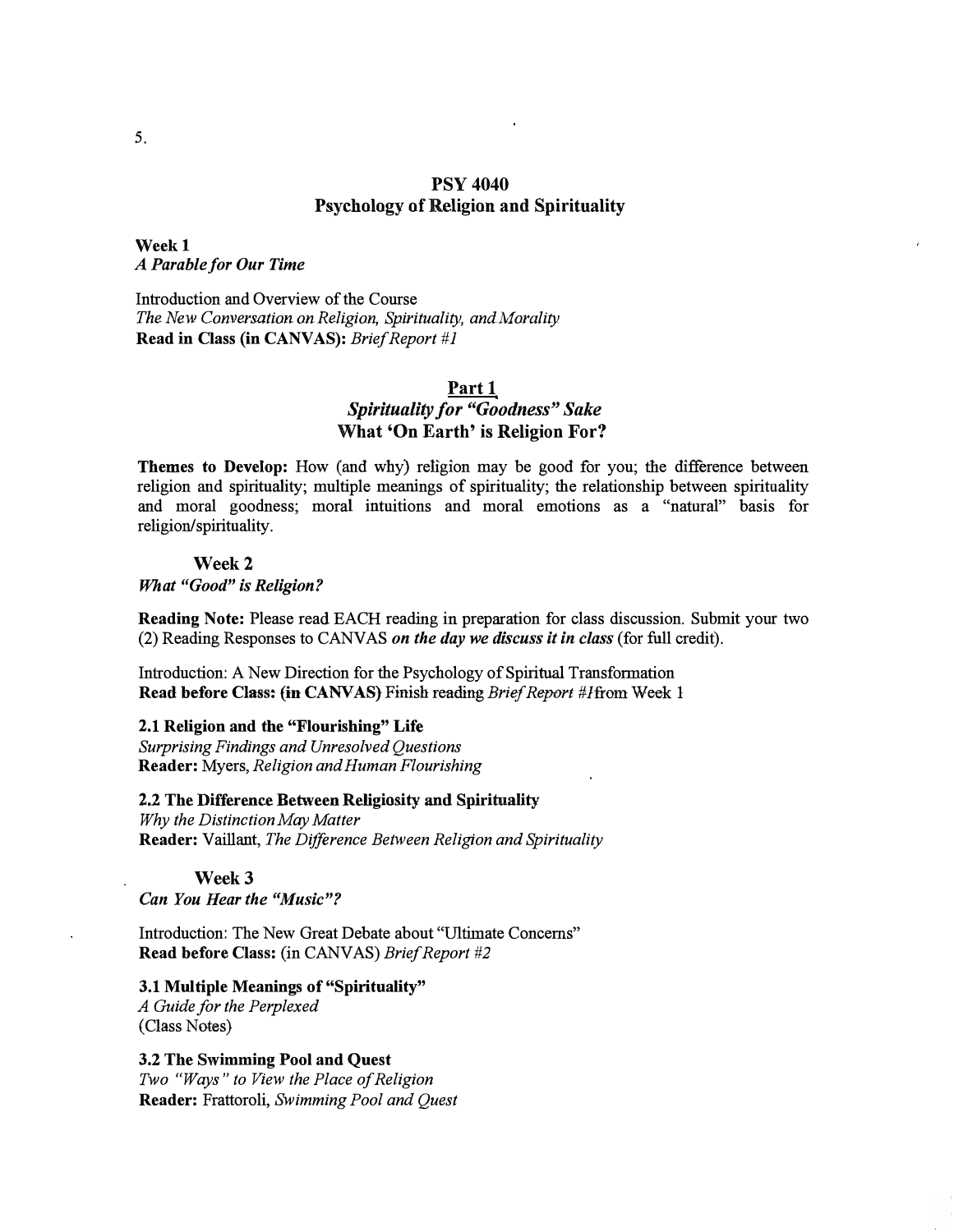### **Week4**

### *Quest and "The Hero's Adventure"*

Introduction: Mythology as Guide to Spiritual Transformation (Class Notes)

# **4.1 "The Hero's Adventure"**

*Ancient, New Story of Spiritual Transformation*  Reader: Moyers, *The Hero's Adventure* 

### **4.2 When the "Story" is Lost**

*In the Middle of the Road We Call Life*  **Reader:** Shutt, *Monsters, Gods, and Heroes,* Dante and the Divine Comedy

### **Week5**

## *The Relation of Morality to Spirituality*

Introduction: But, Does Religion Make Us "Good"? ( Class Notes)

# 5.1 The Heart of "Mature" Spirituality

The "Triangle of Ultimate Concerns" and Morality **Reader:** Symington, *Emotion and Spirit* 

## **5.2 The Moral Core of "Mature" Religion**

*The "Natural" Moral Foundation of Religious Spirituality*  **Reader:** Armstrong, *Wish for a Better World* 

## **Week6**

*"Deep Architecture" of Spirituality* 

Introduction: Is Spirituality "Natural" to Human Beings? ( Class Notes)

# **6.1 "Beyond Belief'**

*The (Possible) Natural Origins of Religious Moral Codes*  **Reader:** Graham & Haidt, *Beyond Beliefs* 

### **6.2 "Spiritual Evolution"**

*Moral Emotions that Connect Us to God and Others*  **Reader:** Valiant, *Spiritual Evolution,* Ch. 1, Positive Emotions

6.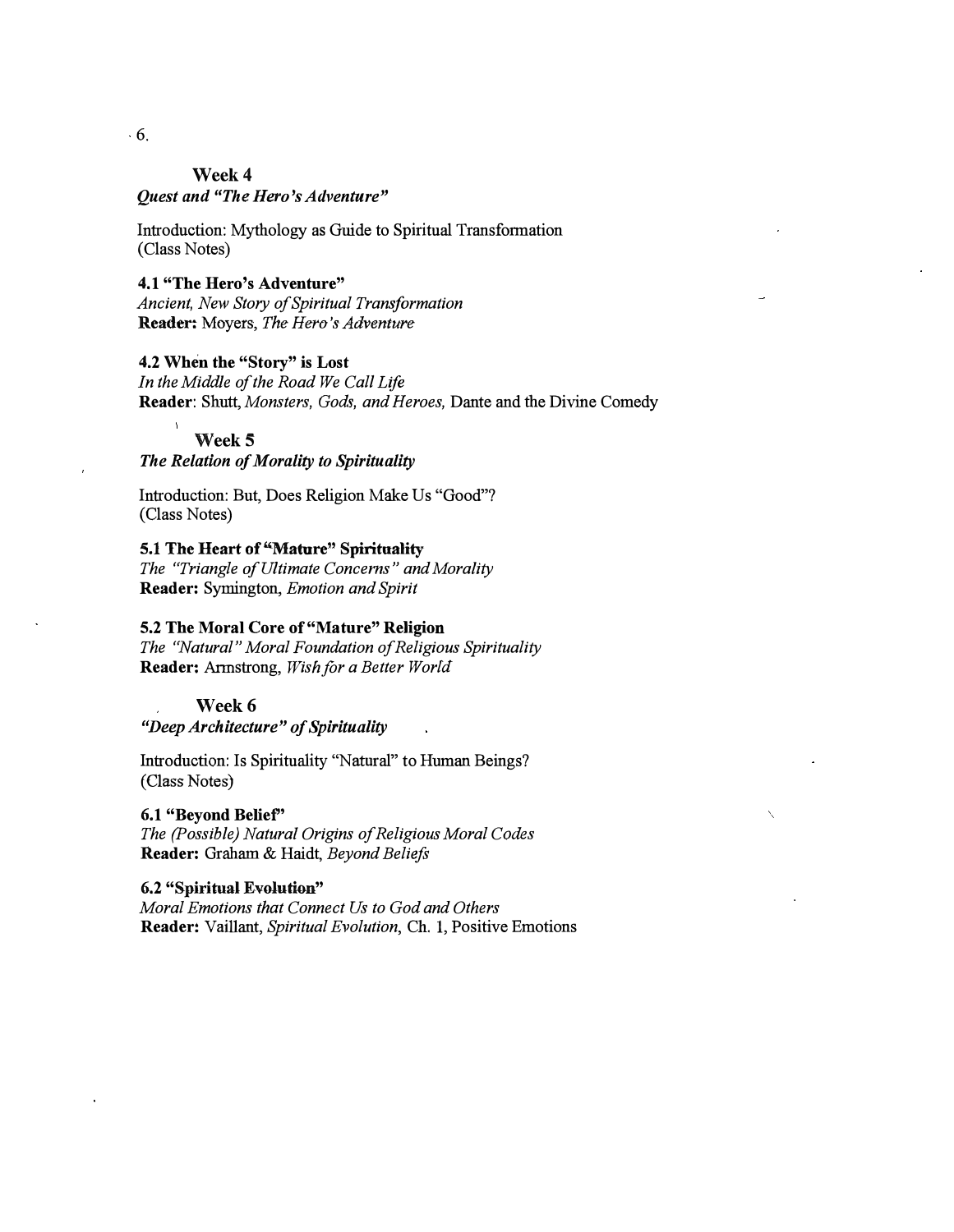# **Part2**

# *The "Downward" Ascent*  **Discovering a Forgotten Way of Spiritual Transformation**

Themes to Develop: How spiritual theology can help the psychology of spiritual transformation; rethinking the problem, purpose, and process of spiritual transformation; the concept of *developmental spirituality;* the *dark night of the soul;* three ''dark night" processes of spiritual transformation.

### **Week7**

### *Christian Spirituality: What Do You Really Mean?*

Introduction: Spiritual Theology and Contrasting Models of Divine-human Interaction (Class Notes)

**7.1 "The End is in the Beginning"** *(Again) Contrasting Visions of the "Ends" and ''Means" of Spirituality*  **Reader:** Crabb, *Inside Out,* pp. 43-53

**7.2 What Are We Practicing, and Why?**  *The Ends-Means ''Mismatch" in Christian Practices*  **Reader:** Bennett, *Practices of Love,* Preface

### Week 8

*"Dark Night of the Soul" (Part 1)* 

Introduction: Overview of a "Lost" Psychology of Spirituality **Read before Class** (in **CANVAS):-** *Brief Report #3* 

### **8.1 Overview of the Dark Night**

*The "Purpose" of the Night*  **Reader:** Coe, *Musings on the Dark Night of the Soul,* pp. 293-296 (to Purgation)

**8.2 The Liberation of Love**  *The Quest of "Likeness in Love"*  **Reader:** May, *Dark Night of the Soul,* pp. 58-74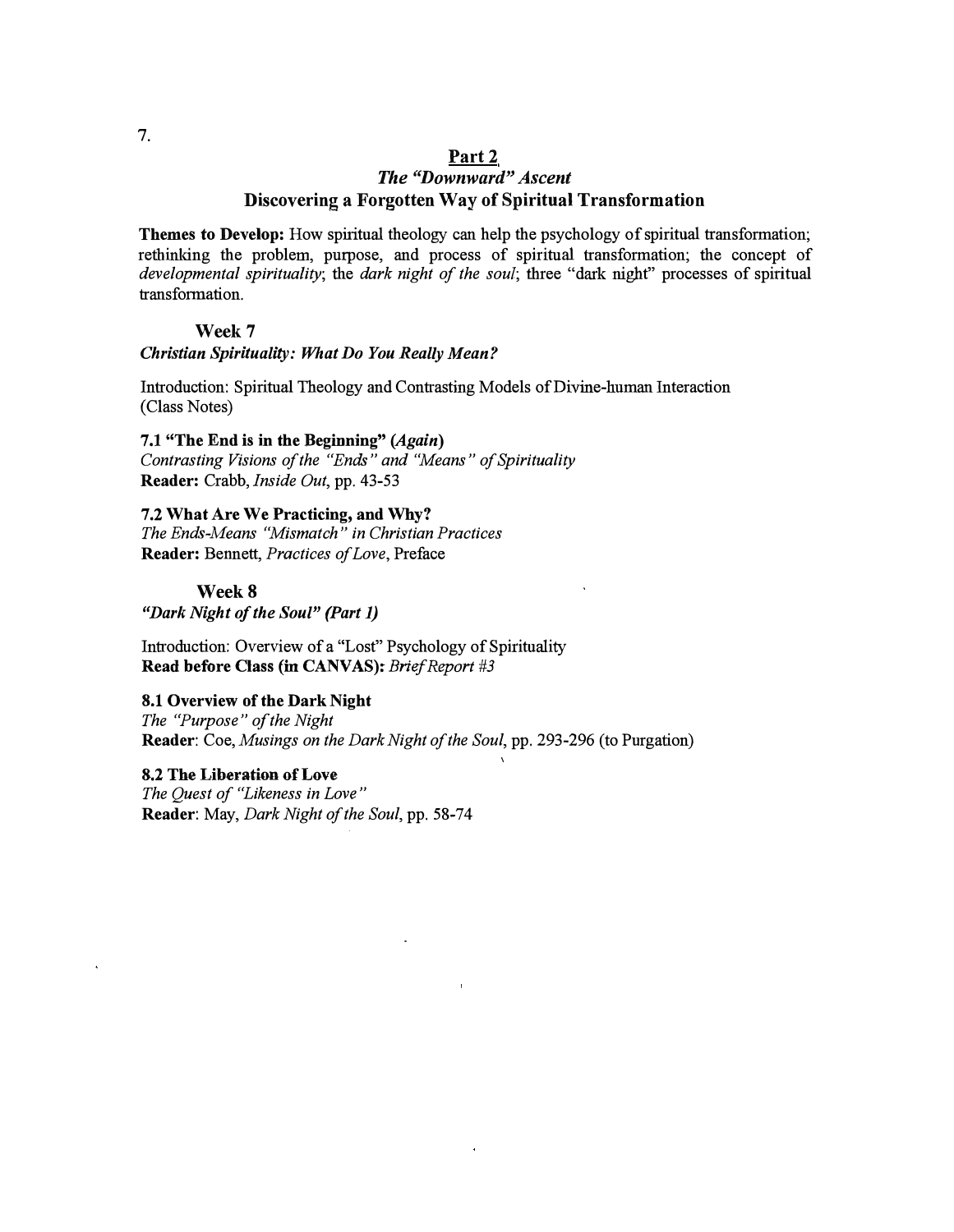**Week9**  *"Dark Night" (Part 2)* 

Introduction: Love and the Dilemma of Vice (Class Notes)

**9.1 When Darkness is Light**  *The "Problem" of the Dark Night*  **Reader. Coe,** *Musings on the Dark Night of the Soul,* pp. **2%-302** 

## **9.2 Introduction to the "Glittering Vices"**

*Why Virtues and Vices Are Still Important*  **Reader:** De Young, *Glittering Vices,* Introduction

Week 10 *"Dark Night" (Part 3)* 

> **Mid-Term Exam Due:** Submit to CANVAS before 4:00 the day of your scheduled class (Tues or Thrs) See you in class.

Introduction: Vice and the "Subtractive Action" of Transformative Healing (Class Notes)

**1 O. 1 Why "Less is More"**  *The "Process" of the Dark Night*  **Reader:** Coe, *Musings on the Dark Night of the Soul,* pp. 302-307

**10.2 Walking in the. Dark**  Practical Tips for Everyday **Life**  (Class Notes)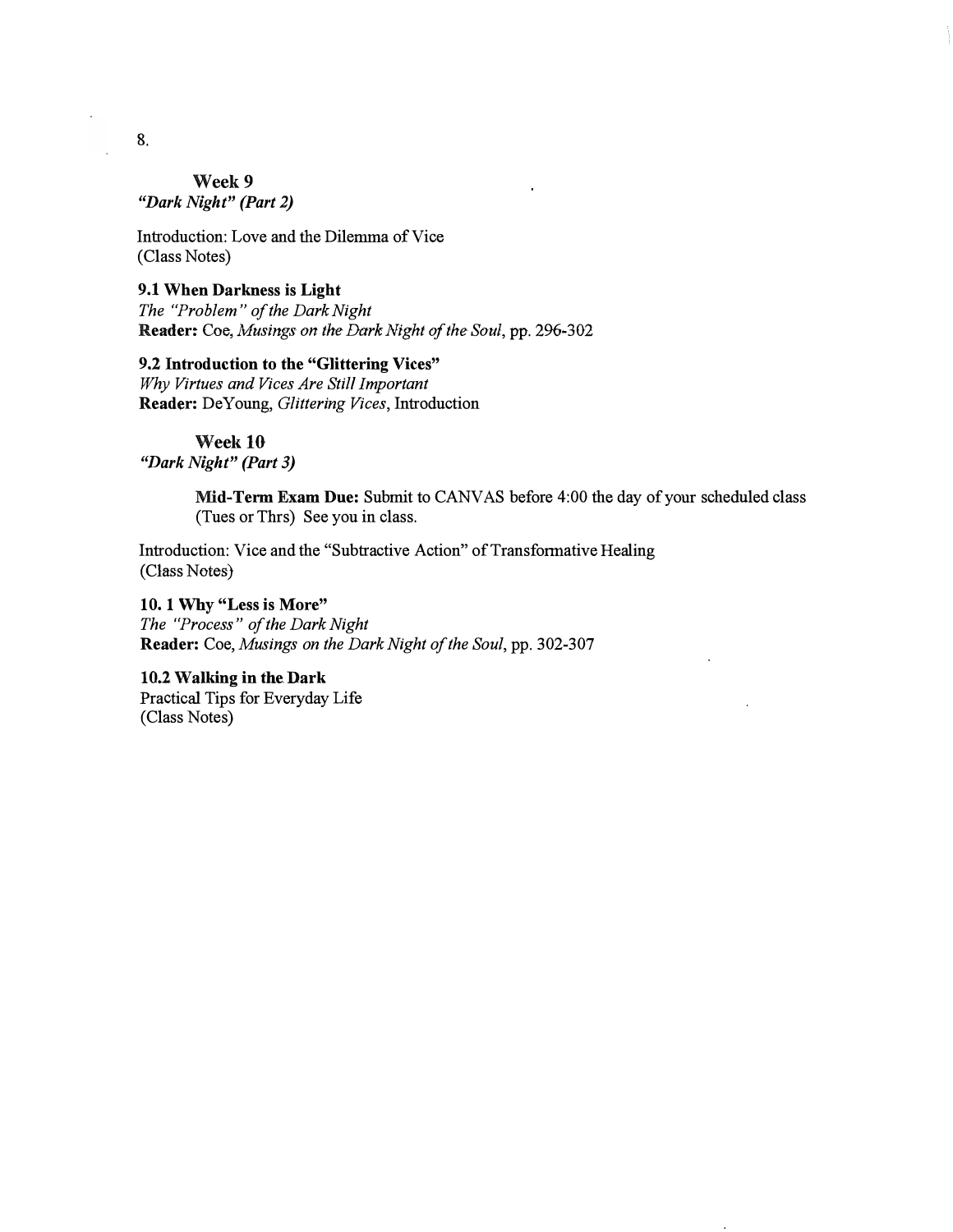## **Part3**  *The "Silver Key"*  **The Problem of Selfishness and Psychology of Vice**

*Major Themes:* Why the psychology of spiritual transformation needs a psychology of vice; how vices relate to the *summum bonum* of love; love and the "classic" seven principal vices; pride (implicit narcissism) as the central human condition; three process of spiritual transformation in the moral likeness model.

### **Week** 11

### *Selfishness and the Problem of "Pride"*

Introduction: "Ascent" on Dante's Mount Purgatory (Class Notes)

11. 1 **"Glittering Vices"** *Pride and the "Tree of Vice"* (Class Notes)

## 11.2 Pride or Self-Contempt?

*Framing the Great. Debate*  **Reader:** Cooper, Introduction AND Ch. 6, pp. 112-126 (only)

### **Week12**

*How is Pride the "Root" of the Vices?* 

Introduction: Rediscovering the Psychology of Vice (Class Notes)

# **12.1 Vainglory: "Image** is **Everything"**

*The Confusion of Pride and ''Arrogance"*  Reader: De Young, *Glittering Vices*, Ch. 3 (Vainglory)

## 12. 2 Karen Homey on the **"Pride** System" of **Personality**

*The "Idealized Self' and Self-Hate* **Reader:** Cooper, Ch. 6, pp. 126-134